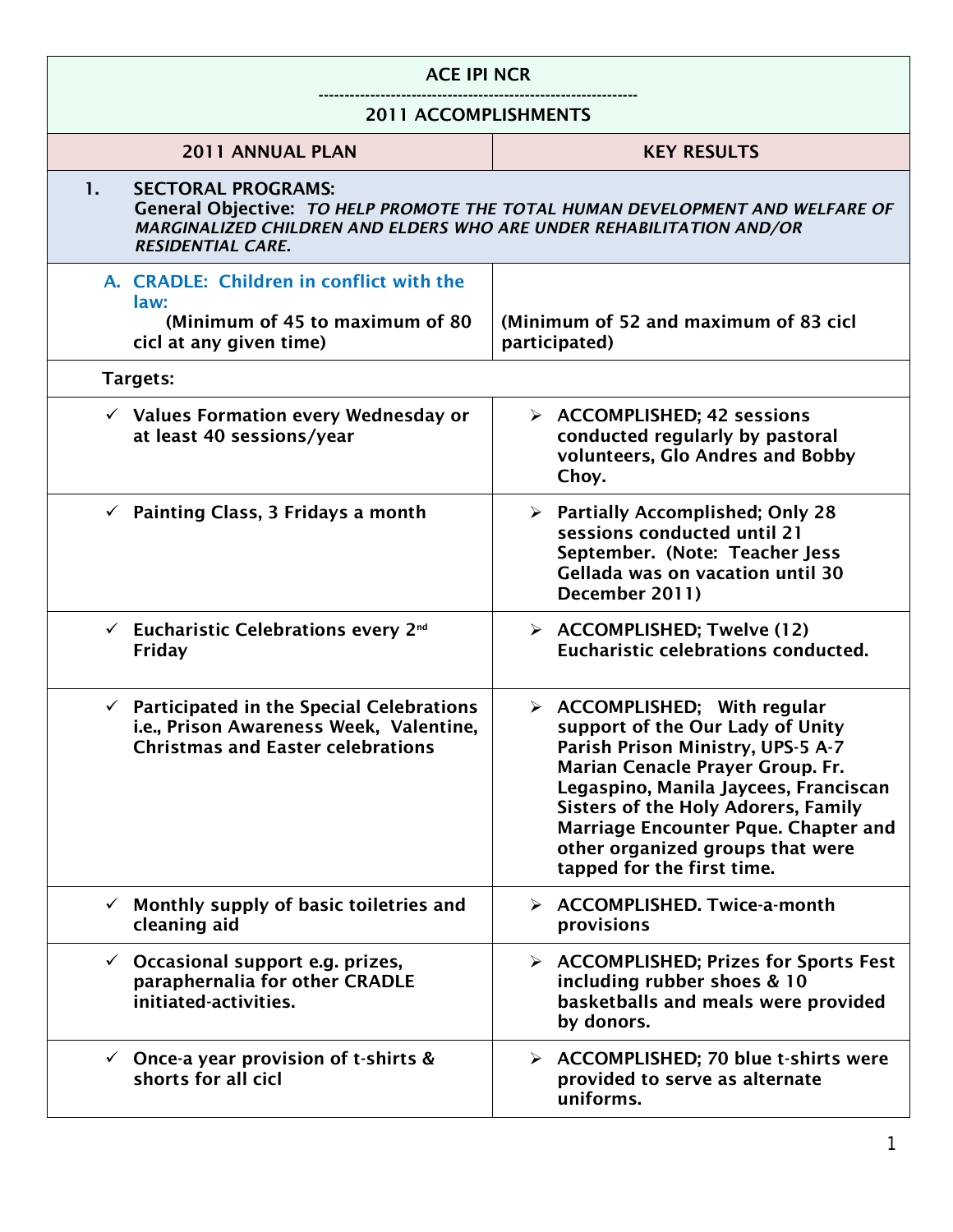| <b>Meetings with Authorities</b>                                                              | $\triangleright$ No formal meeting was held.                                                       |
|-----------------------------------------------------------------------------------------------|----------------------------------------------------------------------------------------------------|
| $\checkmark$ Occasional home visits of parents of<br>cicl including individual counseling, as | $\triangleright$ Mr. Jess Gellada visited one youth<br>offender formerly confined at Cradle<br>and |

| needed                                                                                               | who was transferred to San Mateo<br>Municipal Jail; Counseled also 10 cicl.                                                                           |
|------------------------------------------------------------------------------------------------------|-------------------------------------------------------------------------------------------------------------------------------------------------------|
| $\checkmark$ Summer Values Formation to be<br>conducted by seminarians from<br>Diocese of Parañaque. | $\triangleright$ Partially Accomplished; Only one<br>session (a Lenten Recollection) was<br>conducted by Brother Ordan Pinoy of<br>San Jose Seminary. |
| <b>Musical presentation-competition</b><br>✓                                                         | Not Accomplished.                                                                                                                                     |

## OVERALL IMPACT OF PROGRAMS and SERVICES:

- Less boredom and idleness; in general, most cicl felt appreciated; gained better understanding of who is God and how God works and affects their lives; somehow boosted self-confidence; original songs and poems were composed. Art sessions served as venue to express personal sentiments rather than just learning painting skills.
- However, a few remain still indifferent and passive, particularly those who are visitorless.
- For the Jail Management, ACE IPI is considered a highly credible and favored service provider.

| B. ELDERS: (Average of 120 at any given<br>time)<br>Targets: Twice a year outreach to "Ang<br>Tahanan ni Maria" and once to Sagip<br>Buhay. | Not Accomplished; No available<br>➤<br>sponsors. However, 2 sacks of lettuce<br>were delivered for the elders. |
|---------------------------------------------------------------------------------------------------------------------------------------------|----------------------------------------------------------------------------------------------------------------|
| <b>CHILDREN:</b><br>Visit to an orphanage or center for<br>abandoned children                                                               | Not Accomplished; No available<br>➤<br>sponsors.                                                               |
|                                                                                                                                             |                                                                                                                |

## II. YOUTH FOR YOUTH PROGRAM:

General Objective: *TO SUPPORT AND IMPLEMENT PROJECTS AND ACTIVITIES, INCLUDING OPPORTUNITIES THAT HELP PROMOTE YOUTH EMPOWERMENT*

A. VALUES FORMATION (VF):

Targets:

 $\checkmark$  Family Enrichment Sessions for one year: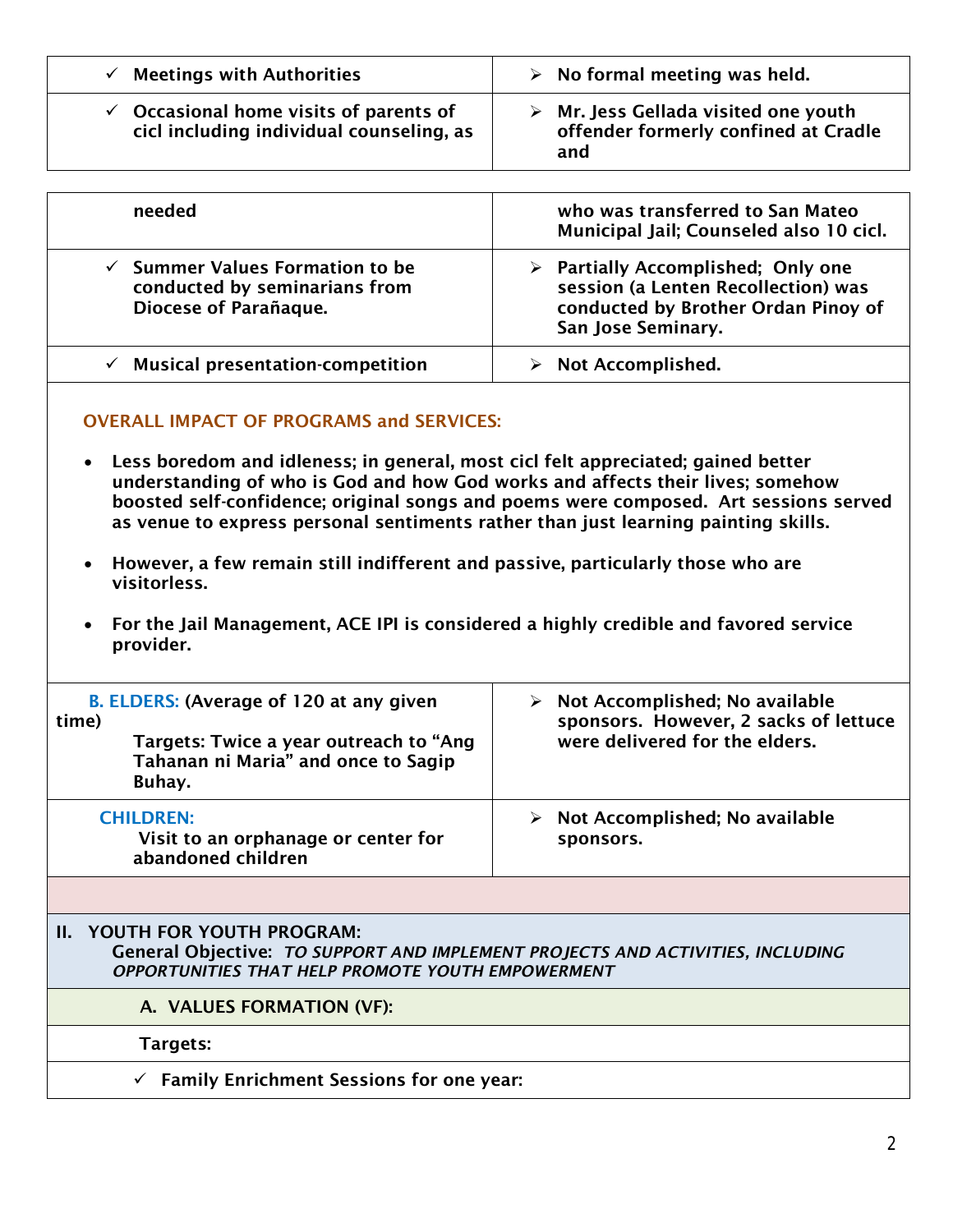| -Paranaque:<br>--Three (3) separate sessions<br>for either youth or parents<br>--64 youth (max.no.) and 51<br>mothers and/or fathers (max.<br>no.)                                                                                                         | > ACCOMPLISHED; 3 separate sessions<br>for parents held in the parish;                                                                                                                                                                                                                                                                                                                                                           |
|------------------------------------------------------------------------------------------------------------------------------------------------------------------------------------------------------------------------------------------------------------|----------------------------------------------------------------------------------------------------------------------------------------------------------------------------------------------------------------------------------------------------------------------------------------------------------------------------------------------------------------------------------------------------------------------------------|
| --Eight (8) joint sessions for<br>the youth & parents-110 (5)<br>couples) participants (max.no.)<br>-Kalookan:<br>--Once-a-month for the youth-<br>at least 15 participants<br>--Thrice-a-year only jointly with<br>parents -24 participants (max.<br>no.) | $\triangleright$ ACCOMPLISHED; 8 sessions conducted<br>jointly with a maximum number of 67<br>youth and 52 individual parents or<br>119 in attendance.<br>> ACCOMPLISHED. 11 sessions<br>conducted; Average number of<br>attendees is 13; maximum of 17.<br>$\triangleright$ Partially Accomplished. Only two (2)<br>sessions jointly with parents<br>conducted in June and December 2011<br>with an average of 24 participants. |
| √Annual Recollection/Values<br><b>Formation and Christmas</b><br>Fellowship with maximum of 106<br>participants for both areas, 13<br>volunteers included.                                                                                                 | > ACCOMPLISHED; Held on December 10,<br>2011 at new ACE IPI office with 106<br>participants.                                                                                                                                                                                                                                                                                                                                     |
| $\checkmark$ Counseling, case to case                                                                                                                                                                                                                      | $\triangleright$ Two Y4Y members with their mothers<br>were counseled-one who dropped-out<br>from school and the other moved out<br>of their house due to father's cruelty.                                                                                                                                                                                                                                                      |
| $\checkmark$ Weekly Catechism by the<br><b>Rogationist Brothers (50 children</b><br>& youth from Lopezville area)                                                                                                                                          | $\triangleright$ Partially Accomplished: Held in July<br>and December 2011 only with<br>minimum of 43 and maximum of 60<br>Y4Y and non-Y4Y members. However,<br>home visits were conducted by the<br><b>Brothers in lieu of catechetical</b><br>sessions.                                                                                                                                                                        |
| $\checkmark$ Monitoring/encouraging present<br>youth members and their parents<br>to follow the pertinent Retention<br><b>Requirements as Beneficiaries of</b><br><b>ACE IPI Support</b>                                                                   | $\triangleright$ ACCOMPLISHED: An individual<br>monitoring attendance Booklet was<br>developed and provided to each youth<br>& parents every month. Regular<br>participation in ACE IPI's Values<br>Formation are recorded including their<br>presence in Sunday Masses; Block<br>Rosary, Marian Cenacle; Catechism,<br>Youth Unity Parish (YUP), Parish Choir<br>and other activities.                                          |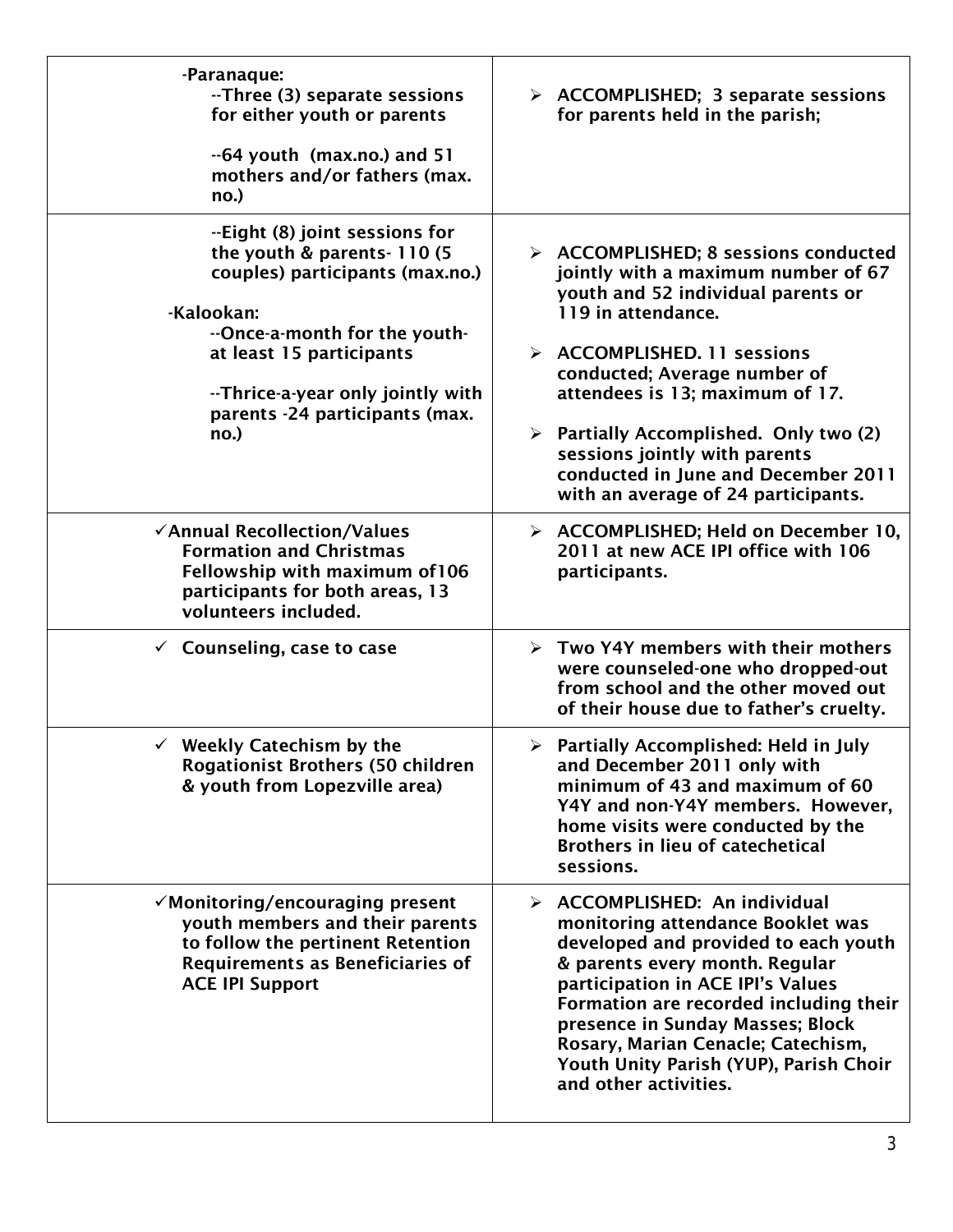| <b>B. EDUCATIONAL ASSISTANCE (EA):</b>                                                                                                                                                                                                   |                                                                                                                                                                                                                                                                                                                                                                                                                                                                                                                                                                                               |
|------------------------------------------------------------------------------------------------------------------------------------------------------------------------------------------------------------------------------------------|-----------------------------------------------------------------------------------------------------------------------------------------------------------------------------------------------------------------------------------------------------------------------------------------------------------------------------------------------------------------------------------------------------------------------------------------------------------------------------------------------------------------------------------------------------------------------------------------------|
| Targets:                                                                                                                                                                                                                                 |                                                                                                                                                                                                                                                                                                                                                                                                                                                                                                                                                                                               |
| 40 Youth for Paranaque and 12<br>for Kalookan to receive full benefits.                                                                                                                                                                  | $\triangleright$ ACCOMPLISHED; Exceeded targets;<br>Assisted, with full EA benefits, a total<br>of 68 youth members. Note: There are<br>still 9 more partially assisted only<br>since they have yet to meet all<br>requirements to qualify for full EA<br>benefits.                                                                                                                                                                                                                                                                                                                           |
| $\checkmark$ Provision of a one-time support<br>of school supplies.                                                                                                                                                                      | $\triangleright$ ACCOMPLISHED; Distributed required<br>school supplies to 7 elementary, 44<br>secondary; 7 vocational & 11 college<br>students in early June for both<br>Parañaque & Kalookan Y4Y members.                                                                                                                                                                                                                                                                                                                                                                                    |
| $\checkmark$ Special projects-financial support<br>for elementary and high school<br>students not to exceed P700.00<br>for the year.                                                                                                     | > ACCOMPLISHED; Provided 4<br>elementary and 31 high school from<br>Parañaque and 11 from Kalookan.<br>Note: Four (4) Parañaque students<br>decided to reserve this benefit before<br>the school year ends to accommodate<br>bigger expenses for school projects.                                                                                                                                                                                                                                                                                                                             |
| $\checkmark$ Restricted sponsorship of up to<br>P2,500 for tuition fees and<br>P1,000 only for fare-support (per<br>semester) to qualified members<br>enrolled in a public college<br>school/university. Parañaque -<br>13; Kalookan - 2 | $\triangleright$ ACCOMPLISHED; Exceeded targets<br>Parañaque - 11 college and 4<br>vocational students given their tuition<br>fees and fare-support for 2 semesters<br>for a total of P105,000.00.<br>Note: One college student whose<br>mother had a heart attack is provided<br>with full scholarship (i.e., tuition fee,<br>transpo fare, school projects &<br>miscellaneous expenses) as his<br>sponsor agreed to full educational<br>support.<br>$\triangleright$ Kalookan - Three (1 vocational and 2<br>college) students availed of the<br>assistance that amounted to<br>P14,378.00. |
| $\checkmark$ Daily fare-support (one school<br>year) for 37 qualified elementary<br>& high school members;<br>Paranaque-27;                                                                                                              | $\triangleright$ ACCOMPLISHED; Exceeded targets<br>Parañaque - 7 elementary and 32 h.s.<br>students or 39 Y4Y were provided.<br>However, starting last September,<br>1 elementary and 4 high school did not<br>receive the said support because of<br>non-submission of report cards and<br>failure of parents to attend the VF                                                                                                                                                                                                                                                               |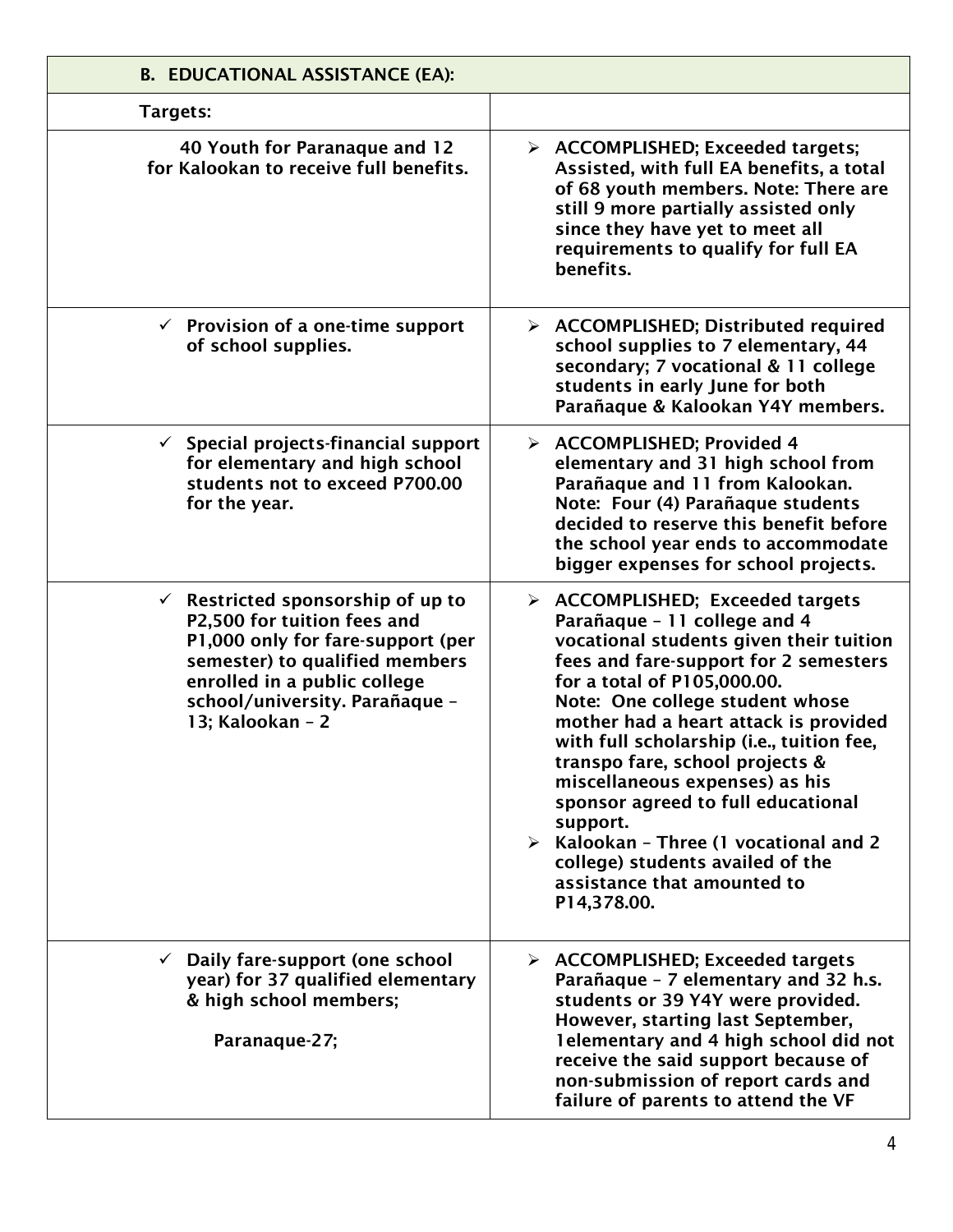| sessions<br>. כווטוכ<br>コヒュ |
|-----------------------------|
|                             |

| Kalookan - 11 high school supported.                                                                                                                                                                                                                                                                         |
|--------------------------------------------------------------------------------------------------------------------------------------------------------------------------------------------------------------------------------------------------------------------------------------------------------------|
| Hence, a total of 45 youth benefited.                                                                                                                                                                                                                                                                        |
| $\triangleright$ Accomplished:<br>Paranaque: One Area Coordinator<br>facilitated enrolment of a problem-<br>youth. Other Coordinators<br>periodically visit homes of respective<br>Y4Y members.                                                                                                              |
| $\triangleright$ Partially Accomplished:<br>Kalookan: Area Coordinator visits<br>homes of youth but failed to visit their<br>schools due to other work.                                                                                                                                                      |
| $\triangleright$ Counseled parents/students with very<br>low grades and failing marks as well<br>as those with family problems.                                                                                                                                                                              |
| Datamex did not honor the certificates<br>➤<br>anymore starting SY 2011-2012<br>because its scholarship program was<br>phased out.<br>However, those previously enrolled<br>Y4Y members were allowed to<br>continue to avail of the scholarship<br>program until they have completed<br>their chosen course. |
| $\triangleright$ ACCOMPLISHED: 3 elementary, 28 high<br>school and 7college & vocational<br>students availed of services at the<br>office.                                                                                                                                                                   |
| $\triangleright$ ACCOMPLISHED; Exceeded targets. A<br>total of 25 Y4Y members accepted.<br>However, one decided later to enroll<br>next school year (2012) while one<br>regular Y4Y member (college student)<br>was not able to enroll due to lack of<br>documents.                                          |
|                                                                                                                                                                                                                                                                                                              |
|                                                                                                                                                                                                                                                                                                              |
| $\triangleright$ Instead of the tutorial classes, a skills<br>training, i.e., 6-day silk screening was<br>conducted in May that was attended                                                                                                                                                                 |
| $\checkmark$ Acceptance of additional possible                                                                                                                                                                                                                                                               |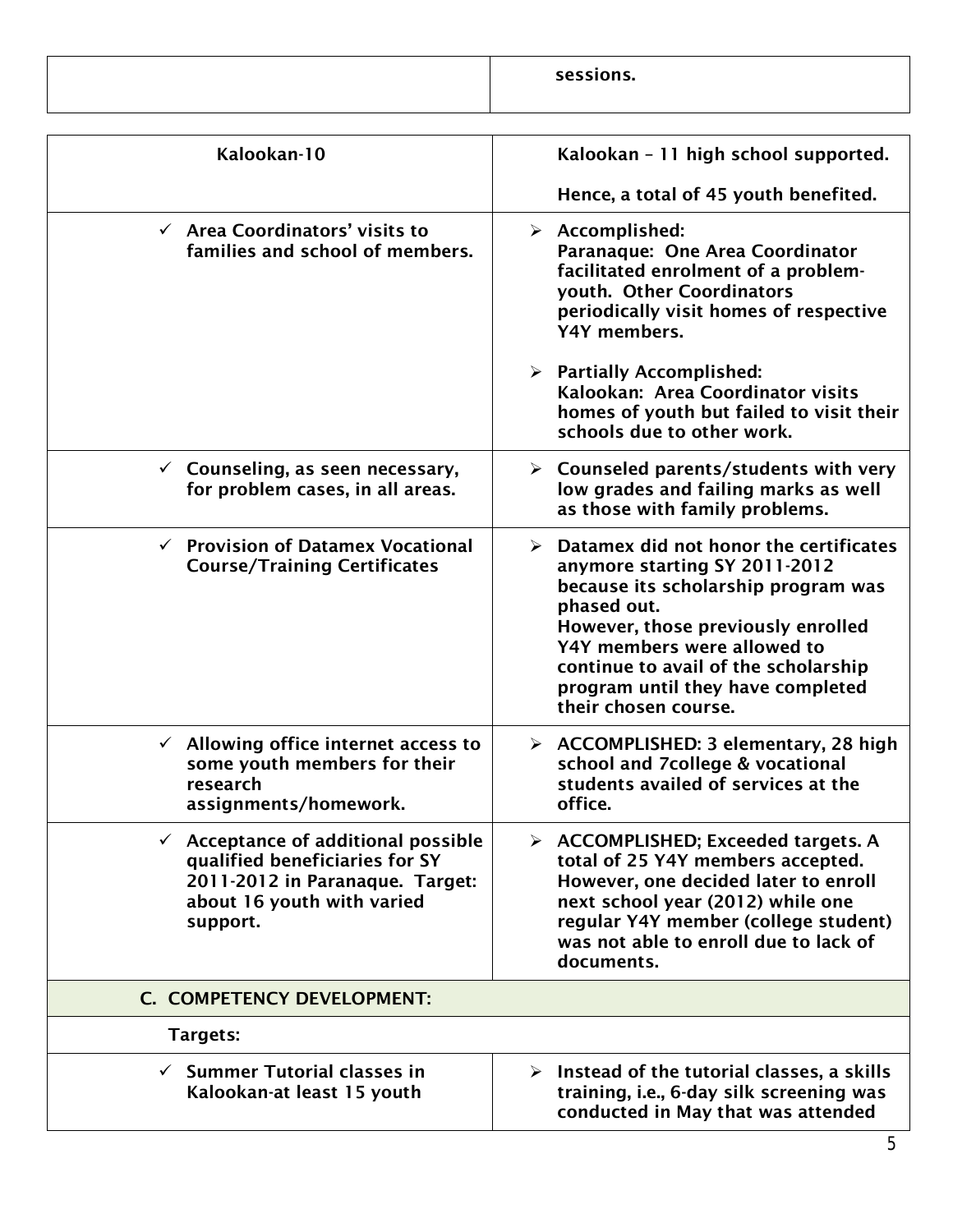|                                                                                                                                                                                                                    | by 13 regular Y4Y members.                                                                                                                                                                                                          |
|--------------------------------------------------------------------------------------------------------------------------------------------------------------------------------------------------------------------|-------------------------------------------------------------------------------------------------------------------------------------------------------------------------------------------------------------------------------------|
|                                                                                                                                                                                                                    |                                                                                                                                                                                                                                     |
| $\checkmark$ English Proficiency & Math<br><b>Classes only for Paranaque-15</b><br>participants                                                                                                                    | $\triangleright$ ACCOMPLISHED: English, Math, Science<br>& Social Studies provided. English &<br>Science - 16 out of 28 graduated; Math<br>& SS - 13 out of 28 graduated.                                                           |
| $\checkmark$ Summer Computer<br>Workshop/Education - Parañaque<br>** (Basic -12 participants;<br>Advanced - 12 participants)**                                                                                     | $\triangleright$ ACCOMPLISHED; Exceeded targets.<br><b>Basic Computer Education - 20 out of</b><br>26 completed the training; Advanced<br>Computer Education - 15 out of 19<br>completed the training.                              |
| $\checkmark$ Araw ng<br>Pasasalamat"/Recognition day<br>held.                                                                                                                                                      | $\triangleright$ ACCOMPLISHED: A total of 96<br>participants (40 parents and 56 youth)<br>awarded certificates of recognition<br>with gifts to Y4Y members with<br>outstanding performance and perfect<br>attendance.               |
| $\checkmark$ Access to parish-based<br><b>Leadership Seminar for selected</b><br>Y4Y Core Group (15 participants)                                                                                                  | $\triangleright$ Partially Accomplished: No specific<br>Y4Y Core Group was formed. YUP<br>teens' core meeting, "Tambay sa Banal<br>na Bahay" and Tambayan monthly<br>meetings attended by Y4Y youth<br>members from 4 target sites. |
| <b>Summer Painting Class (28</b><br>$\checkmark$<br>participants)                                                                                                                                                  | $\triangleright$ ACCOMPLISHED with 6 sessions<br>conducted; but only 6 out of 30<br>graduated.                                                                                                                                      |
| Individual coaching for selected<br>youth and parent members on<br>documentation and activity<br>facilitation-skills.                                                                                              | > ACCOMPLISHED: At least 1 Y4Y mother<br>and 2 youth were trained to document<br>proceedings of the monthly VF<br>sessions.                                                                                                         |
| D. COMMUNITY ACTION/VOLUNTEERISM:                                                                                                                                                                                  |                                                                                                                                                                                                                                     |
| Targets:                                                                                                                                                                                                           |                                                                                                                                                                                                                                     |
| $\checkmark$ Active participation in special<br>parish-based activities or those<br>activities in the community that<br>involve facilitating/handling<br>programs for specific groups,<br>e.g. children/kids, etc. | $\triangleright$ An average of 22 Y4Y youth & 17<br>parents participated in parish para-<br>liturgical and social activities                                                                                                        |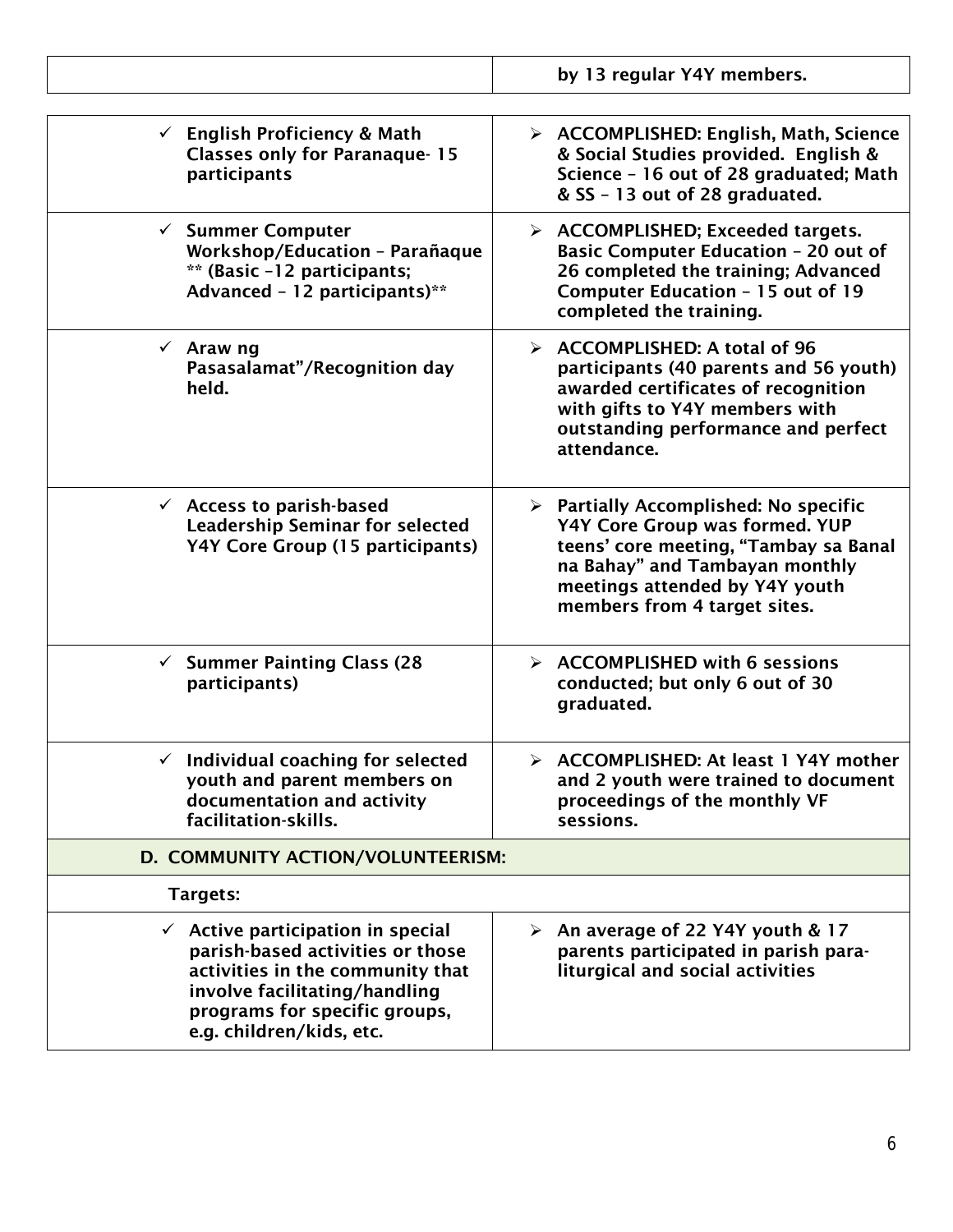| $\checkmark$ Participation in Cleanliness drive<br>and/or other related projects<br>initiated in any of the target<br>communities.                                                                                                                                                                                                                     | $\triangleright$ Partially Accomplished: One Y4Y<br>mother serves as barangay health<br>volunteer in Brgy. San Isidro by<br>assisting in the pre-natal check-up.<br>Also, 4 other Y4Y parents joined the<br>cleanliness drive initiated by their<br><b>Barangay Health volunteers.</b> |
|--------------------------------------------------------------------------------------------------------------------------------------------------------------------------------------------------------------------------------------------------------------------------------------------------------------------------------------------------------|----------------------------------------------------------------------------------------------------------------------------------------------------------------------------------------------------------------------------------------------------------------------------------------|
| $\checkmark$ Youth and Parents leading in<br>prayer for every activity.                                                                                                                                                                                                                                                                                | $\triangleright$ ACCOMPLISHED: Done during Values<br>Formation sessions and meetings.                                                                                                                                                                                                  |
| <b>OVERALL IMPACT OF PROGRAM AND SERVICES:</b>                                                                                                                                                                                                                                                                                                         |                                                                                                                                                                                                                                                                                        |
| • Better family interpersonal relations; more youth appreciate their parents and siblings.<br>• More regular attendance of Sunday Masses and scheduled prayer meetings.<br>• More parents visibly expressing deep gratitude to ACE IPI for the support and giving<br>themselves their children bigger opportunities for improvement and for a brighter |                                                                                                                                                                                                                                                                                        |
| future.                                                                                                                                                                                                                                                                                                                                                |                                                                                                                                                                                                                                                                                        |
| and sentiments.                                                                                                                                                                                                                                                                                                                                        | • However, a number of youth remain shy and less confident in articulating their thoughts                                                                                                                                                                                              |
| improvement of new office.                                                                                                                                                                                                                                                                                                                             | • A deepened spirit of cooperation and volunteerism as shown during the preparation and<br>conduct of various activities/services including tasks related to the office work and                                                                                                       |
|                                                                                                                                                                                                                                                                                                                                                        |                                                                                                                                                                                                                                                                                        |
| III.<br><b>LIVELIHOOD PROJECT:</b><br>Objective: TO HELP THE FAMILIES OF YOUTH MEMBERS AUGMENT PRESENT FAMILY<br>INCLUDING OPPORTUNITIES FOR TRAINING AND MARKETING.                                                                                                                                                                                   | <b>EARNINGS THROUGH AN ACCESS TO INCOME GENERATING/ENTREPRENEURIAL PROJECTS</b>                                                                                                                                                                                                        |
| $\checkmark$ Increased production and direct<br>selling/marketing of powdered<br>soap, liquid detergent, fabric<br>conditioner and cleaning aid by<br>Y4Y mothers and private<br>individuals.                                                                                                                                                          | $\triangleright$ No increase in production. Meanwhile,<br>another product- the liquid hand soap<br>was developed and initially introduced<br>as gifts to donors & volunteers.<br>One Y4Y mother earned at least<br>➤<br>P600.00 for product preparation.                               |
| $\checkmark$ Continuing promotion and sales<br>of Christmas cards and other<br>items hand painted by cicl.                                                                                                                                                                                                                                             | Hand painted paper bags & paintings<br>➤<br>displayed and sold during ACE IPI<br>anniversary celebration and Christmas<br>season.                                                                                                                                                      |
| shown much interest on either production or selling. Fortunately however, ACE IPI's<br>market -friends and supporters-is gradually growing.                                                                                                                                                                                                            | Overall Impact: Due possibly to other family concerns, most Y4Y mothers have not yet                                                                                                                                                                                                   |
| <b>ADVOCACY AND NETWORKING:</b><br>IV.                                                                                                                                                                                                                                                                                                                 |                                                                                                                                                                                                                                                                                        |

Objective: *TO PARTICIPATE IN VENUES AND PROJECTS THAT PROMOTE PROTECTION, WELFARE*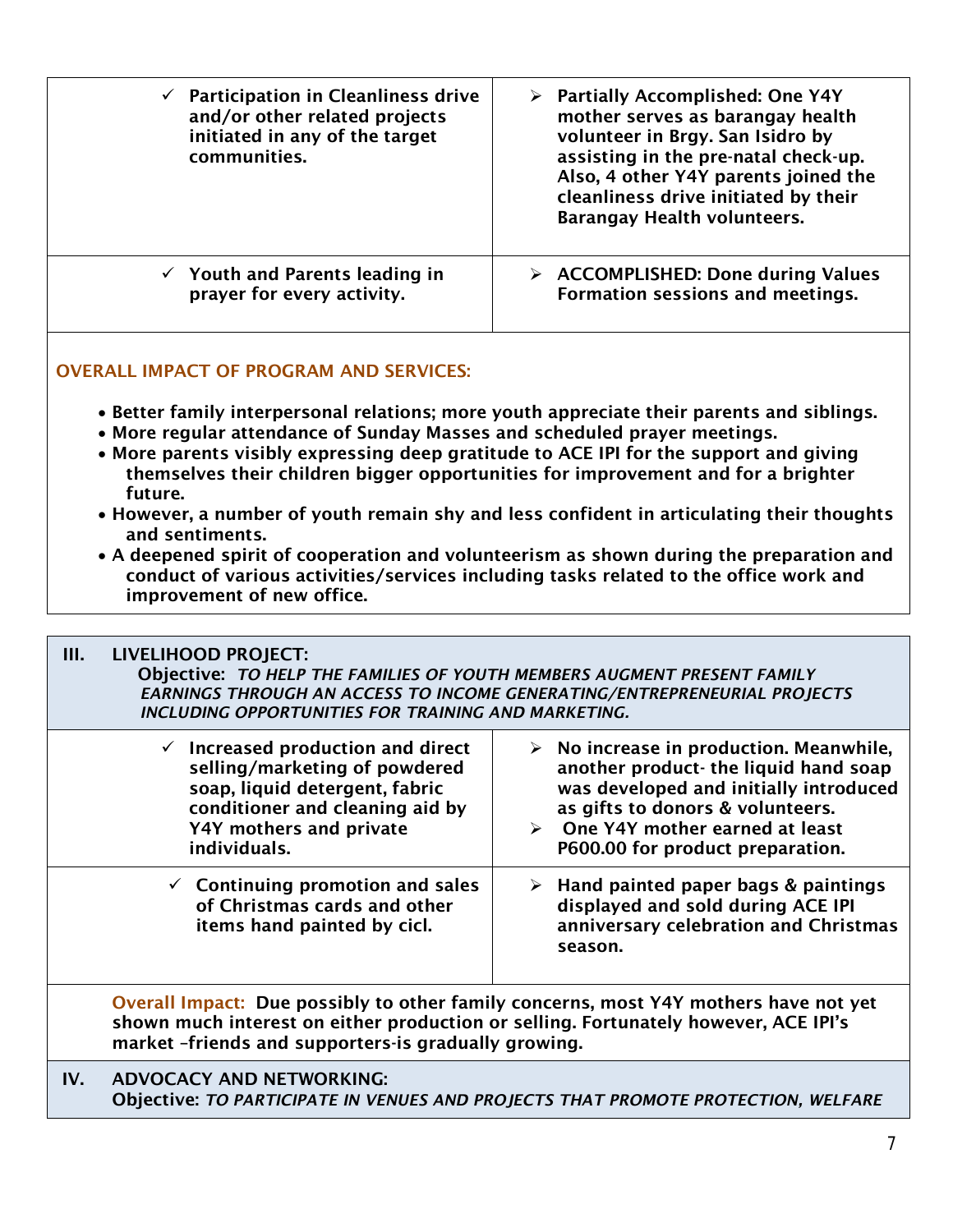*AND JUSTICE FOR CHILDREN AND ELDERS IN A COLLECTIVE EFFORT TO INFLUENCE GOVERNMENT POLICIES AND INSTITUTIONALIZE CHANGES AS NEEDED.*

| A. MEMBERSHIP IN ALLIANCES:                                                                                                                                                                                                                                                                                                                  |                                                                                                                                                                                                                                                                                                                                                |
|----------------------------------------------------------------------------------------------------------------------------------------------------------------------------------------------------------------------------------------------------------------------------------------------------------------------------------------------|------------------------------------------------------------------------------------------------------------------------------------------------------------------------------------------------------------------------------------------------------------------------------------------------------------------------------------------------|
| $\checkmark$ Attendance to the Annual<br>Assembly/Forum of Jail<br>Volunteers called by the BJMP-<br><b>NCR/PRAISED</b>                                                                                                                                                                                                                      | $\triangleright$ Accomplished: Served as one of<br><b>Workshop Facilitators.</b>                                                                                                                                                                                                                                                               |
| $\checkmark$ Renewal of membership with<br><b>Phil. Action for Youth Offenders</b><br>(PAYO)<br>$\checkmark$ Non-targetted:<br>Participation (in response to an<br>invitation) in the Interagency<br><b>Sub-Committee on the Executive</b><br><b>branch Commitments to enhance</b><br>the situation of persons<br>deprived of liberty (PDL). | $\triangleright$ Membership renewed; required fee<br>paid; at least 7 meetings attended.<br>Attended regular forum and meetings<br>➤<br>as permanent member-representative<br>of NGO's in the Phils; Gained updates/<br>information pertinent to plight of cicl<br>and the country's jails and prisons and<br>able to make relevant proposals. |
|                                                                                                                                                                                                                                                                                                                                              |                                                                                                                                                                                                                                                                                                                                                |
| <b>B. Resource Mobilization:</b>                                                                                                                                                                                                                                                                                                             |                                                                                                                                                                                                                                                                                                                                                |
| $\checkmark$ Write sponsorship letters/project<br>proposals as needed; tapping of<br>individual sponsors for regular<br>educational support.                                                                                                                                                                                                 | $\triangleright$ ACCOMPLISHED; Sent to regular<br>donors for renewal of their<br>sponsorships as well as project<br>proposal to Pondo ng Pinoy, JCI<br>Manila, John Havan & Bernard<br>Pierquin; eight new sponsor tapped<br>for<br>Y4Y educational program.                                                                                   |
| $\checkmark$ Renewal of tie-ups with Jaycees<br>Manila (JCI) and Covenants, Inc.                                                                                                                                                                                                                                                             | > ACCOMPLISHED: 10 Y4Y youth<br>supported by JCI Manila for their<br>educational assistance; Conducted<br><b>Vanguard Leadership Training for</b><br>Y4Y members; Sports Camp Clinic and<br>Team Building session for cicl at<br>Cradle.                                                                                                       |
|                                                                                                                                                                                                                                                                                                                                              | $\triangleright$ Partnership with OLUP Prison<br><b>Apostolate, Family Marriage</b><br>Encounter, Parañaque Chapter, Sisters<br>of the Holy Adorers and UPS - Area 7<br><b>Marian Cenacle Prayer Group was</b><br>likewise renewed.<br><b>COVENANTS remains a partner but</b>                                                                  |
|                                                                                                                                                                                                                                                                                                                                              | begged off in gift-giving due to<br>financial constraints.                                                                                                                                                                                                                                                                                     |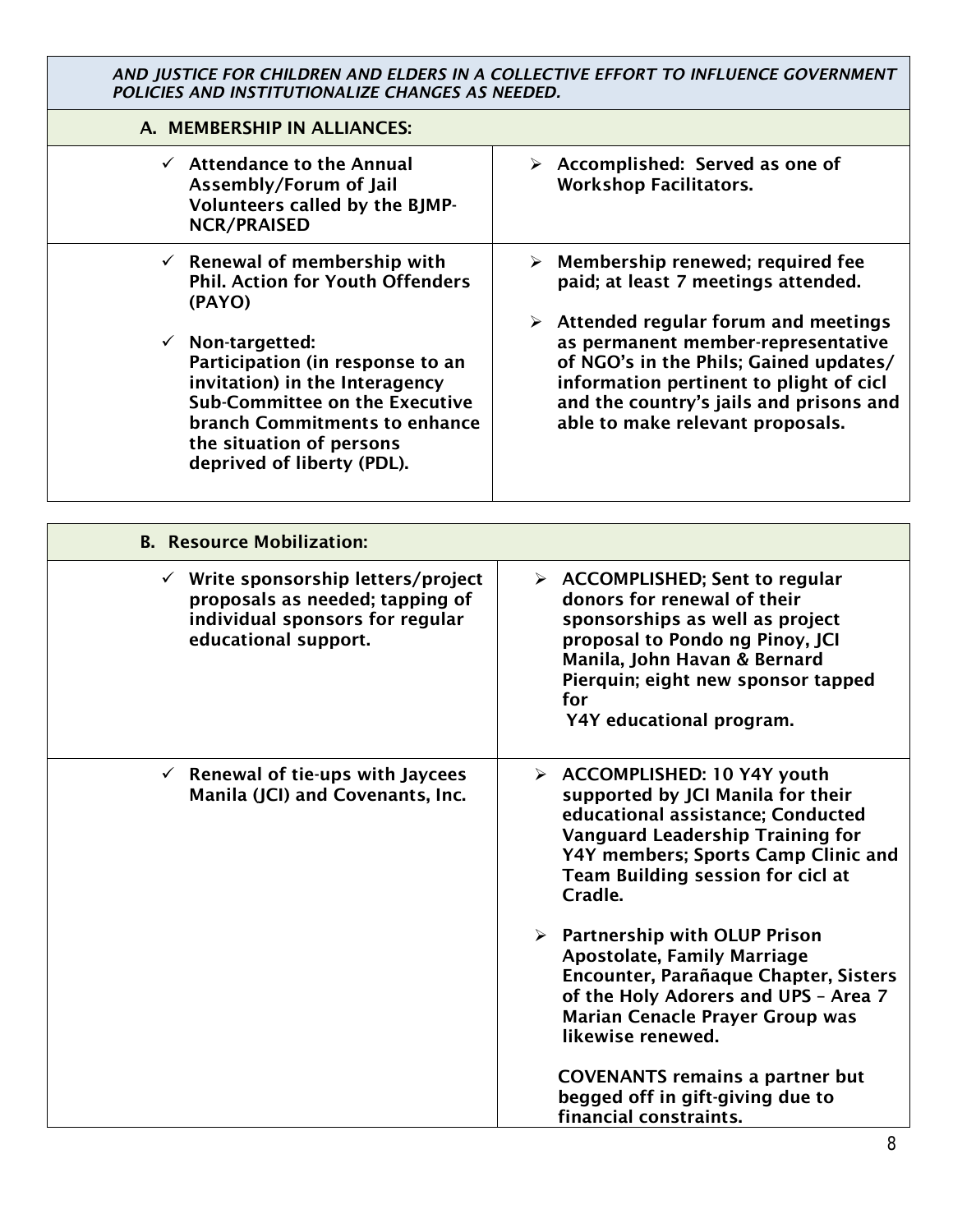| $\checkmark$ A simple celebration of ACE IPI's<br>5th anniversary with donors and<br>friends (About 100 persons)                                   | $\triangleright$ ACCOMPLISHED: Held last March 12,<br>2011 at Selie Tajon's residence<br>attended by about 140 guests (friends<br>and supporters, donors & prospective<br>donors)    |
|----------------------------------------------------------------------------------------------------------------------------------------------------|--------------------------------------------------------------------------------------------------------------------------------------------------------------------------------------|
| $\checkmark$ Set up of Facebook page for ACE<br><b>IPI-NCR</b>                                                                                     | > ACCOMPLISHED                                                                                                                                                                       |
| $\checkmark$ Fund Raising Scheme thru Selling<br>of Raffle Tickets                                                                                 | $\triangleright$ "Handog Mo, Kinabukasan Ko" raffle<br>draw held last May 27, 2011; proceeds<br>amounted to P147, 306.00.                                                            |
| $\checkmark$ Non-targeted Fund raising<br><b>Activity:</b><br>"An ACE to a Bright Future" a<br>golf tournament to be held in<br><b>March 2012.</b> | $\triangleright$ Started preparations: Finalized<br>mechanics and sponsorship letter<br>with package; initial meetings with<br>concerned parties held.                               |
| <b>C. SUPPORT SERVICES:</b><br><b>AND/OR EMERGENCY IN NATURE.</b>                                                                                  | Objective: TO HELP PROVIDE, ON A SUPPLEMENTARY AND COMPLEMENTARY LEVEL, THE<br>TARGET BENEFICIARIES THEIR MATERIAL NEEDS PARTICULARLY THOSE THAT ARE URGENT                          |
|                                                                                                                                                    |                                                                                                                                                                                      |
| $\checkmark$ Provide intervention aid during                                                                                                       | <b>ACCOMPLISHED;</b>                                                                                                                                                                 |
| emergency/crisis e.g. purchase of<br>medicines; house visits to<br>released cicl.                                                                  | $\triangleright$ Continuous assistance of rice and<br>medicine to an ailing Y4Y mother.                                                                                              |
|                                                                                                                                                    | $\triangleright$ A cancer-stricken elder was housed<br>and given medical attention.                                                                                                  |
|                                                                                                                                                    | $\triangleright$ Provided transportation services for<br>at least 10 elders to the hospital<br>either for confinement and<br>consultation.                                           |
| $\checkmark$ Work on referral system e.g., for<br>hospitalization; studies, etc.                                                                   | $\triangleright$ Transportation facility was provided<br>to Atty. Kristine Fineza & Friends in<br>their outreach program to cancer<br>patients at Quirino Memorial Hospital,<br>Q.C. |
|                                                                                                                                                    | $\triangleright$ Referred 2 youth who were eventually<br>accepted for college course at<br>Southville International School.                                                          |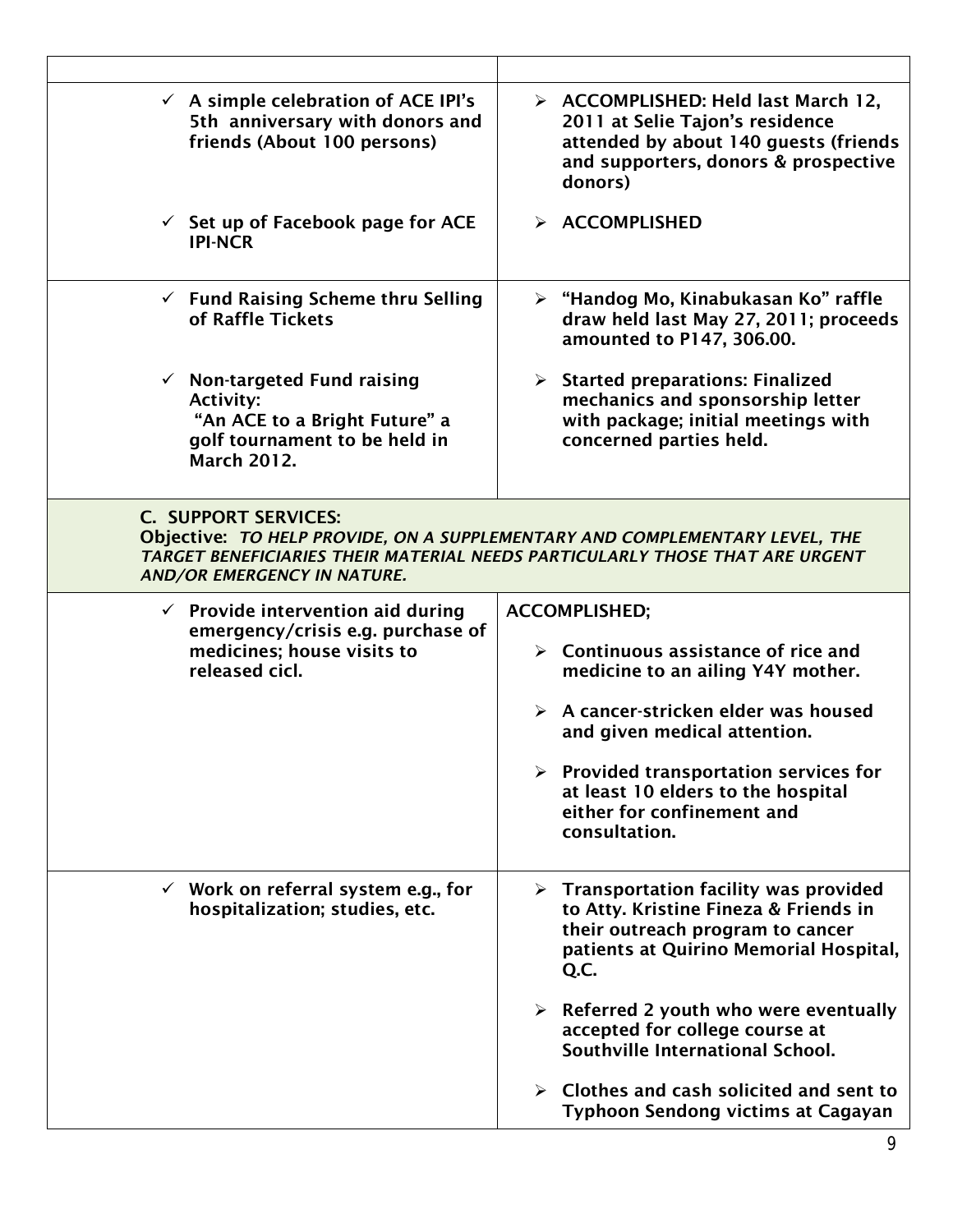|                                                                                                                                                                                                                                                   | de Oro through Atty. Pepper Bruce.                                                                            |
|---------------------------------------------------------------------------------------------------------------------------------------------------------------------------------------------------------------------------------------------------|---------------------------------------------------------------------------------------------------------------|
| Support to families of inmates.                                                                                                                                                                                                                   | $\triangleright$ One Y4Y mother volunteer whose<br>house was demolished given financial<br>aid.               |
|                                                                                                                                                                                                                                                   | $\triangleright$ Referred 1 youth for job placement.                                                          |
|                                                                                                                                                                                                                                                   | $\geq$ 3 Y4Y members given medical and<br>dental assistance thru Mr. William<br>Wong.                         |
|                                                                                                                                                                                                                                                   | $\triangleright$ Donated one casket worth P60,000 to<br>the National Penitentiary.                            |
|                                                                                                                                                                                                                                                   | $\triangleright$ The family of a Paranaque Jail inmate<br>given in-kind assistance.                           |
| IV.<br><b>ADMINISTRATIVE/OFFICE OPERATIONS:</b><br>Objective: TO PROVIDE CLERICAL SUPPORT, DELIVERY SERVICES AND OTHER TECHNICAL<br>ASSISTANCE TO ENSURE THAT PROGRAMS, PROJECTS AND ACTIVITIES ARE EFFICIENTLY<br><b>IMPLEMENTED AS PLANNED.</b> |                                                                                                               |
| $\checkmark$ Filing of all government<br>reportorial requirements and<br>renewal of licenses on time.                                                                                                                                             | > ACCOMPLISHED: Submitted to SEC<br>the required information; Renewed<br>licenses with BIR and Mayor's Office |
| $\checkmark$ Improving the filing system                                                                                                                                                                                                          | Ongoing<br>➤                                                                                                  |
| $\checkmark$ Facilitating the required logistics<br>and paraphernalia per activity                                                                                                                                                                | Done regularly and on time.<br>➤                                                                              |
| $\checkmark$ Submission of periodic Reports<br>to donors and to DSWD.                                                                                                                                                                             | > ACCOMPLISHED                                                                                                |
| $\checkmark$ Coaching/supervision of<br>volunteers re office tasks.                                                                                                                                                                               | $\triangleright$ Ongoing                                                                                      |
| $\checkmark$ Annual Teleconference and<br><b>Assessment and Planning</b><br>Session.                                                                                                                                                              | $\triangleright$ ACCOMPLISHED; conducted as<br>scheduled including review of Board<br>membership.             |
| $\checkmark$ Annual updating of Website                                                                                                                                                                                                           | > ACCOMPLISHED; 2010 Updates                                                                                  |
| $\checkmark$ Standard/uniform Report format<br>for both NCR and CdO.                                                                                                                                                                              | Not yet implemented<br>≻                                                                                      |
| $\checkmark$ At least two (2) computer units<br>for Computer Education<br>acquired                                                                                                                                                                | > ACCOMPLISHED; Four (4) computer<br>units purchased & used in summer<br>trainings.                           |
| <b>VI.REPAIRS AND MAINTENANCE:</b>                                                                                                                                                                                                                |                                                                                                               |